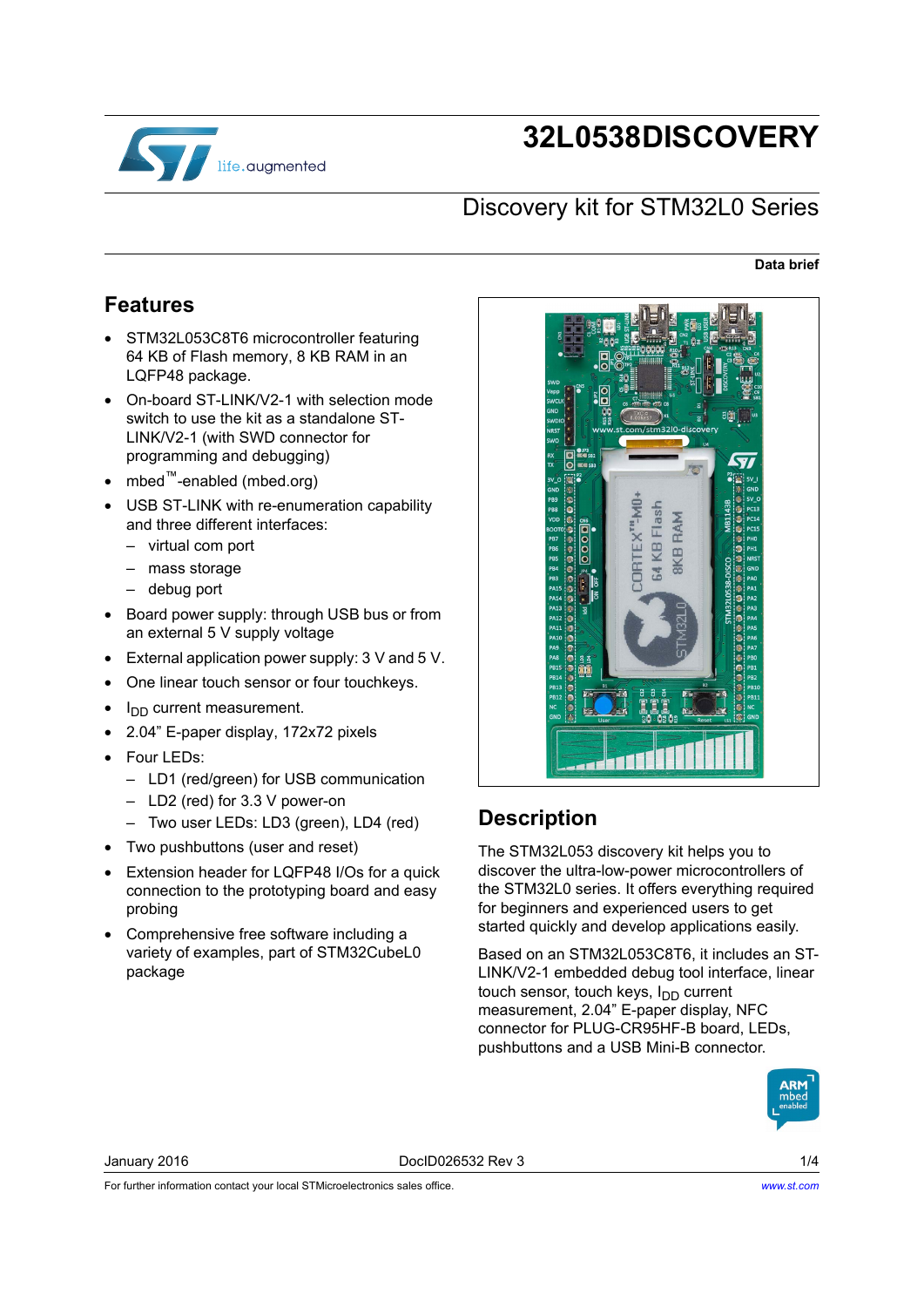#### <span id="page-1-0"></span>**System requirements**

- Windows OS (XP, 7, 8)
- USB standard Type-A to Mini-B cable

#### <span id="page-1-1"></span>**Development toolchains**

- IAR EWARM (IAR Embedded Workbench<sup>®</sup>)
- Keil<sup>®</sup> MDK-ARM™
- $\bullet$  GCC-based IDEs (free AC6: SW4STM32, Atollic<sup>®</sup> TrueSTUDIO<sup>®</sup>,...)
- $ARM^{\circledR}$  mbed<sup>™</sup> online

#### **Demonstration software**

The demonstration software is preloaded in the STM32L053xx Flash memory. It uses the linear sensor to select one of the displayed demo application on the e-paper display (EPD): USB mouse demo or  $I_{DD}$  measurement demo in different power modes.

The latest versions of the demonstration source code and associated documentation can be downloaded from www.st.com/stm32l0-discovery.

### **Ordering information**

To order the Discovery kit for STM32L053xx microcontrollers, use the order code: STM32L0538-DISCO.

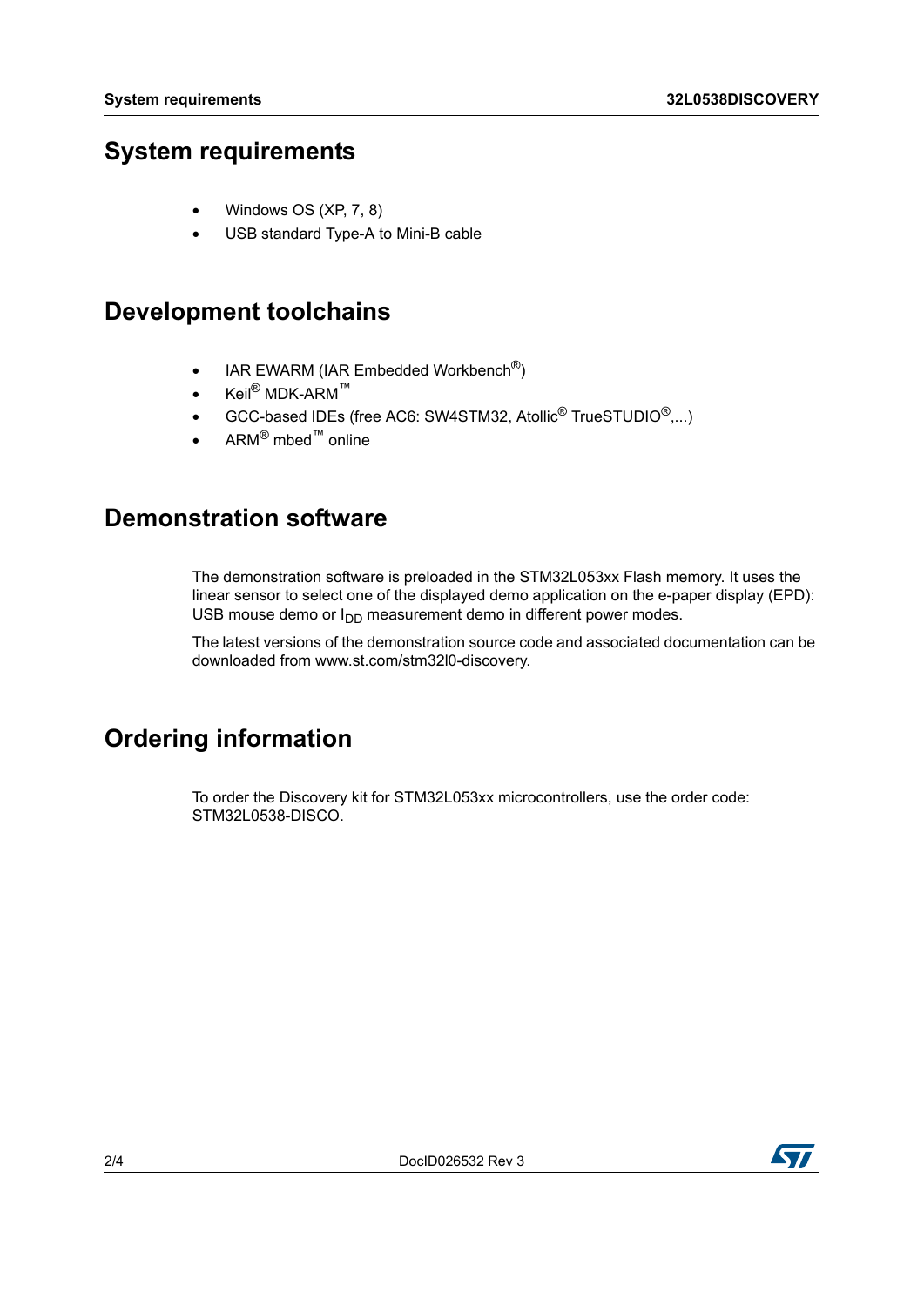## **Revision history**

| Date         | <b>Revision</b> | Changes                                                                                                                                                                                                                       |
|--------------|-----------------|-------------------------------------------------------------------------------------------------------------------------------------------------------------------------------------------------------------------------------|
| 19-June-2014 |                 | Initial release.                                                                                                                                                                                                              |
| 20-Oct-2014  | 2               | Updated title to extend document scope to STM32L0<br>series.<br>Updated Section: Features and Section: Description to<br>introduce STM32CubeL0.<br>Added Section: System requirements and Section:<br>Development toolchains. |
| 12-Jan-2016  | 3               | embed-enabled logo added to the cover page.<br>mbed-enabled added to Features.<br>Free AC6 and ARM® mbed™ online added to Section :<br>Development toolchains.                                                                |

**Table 1. Document revision history**